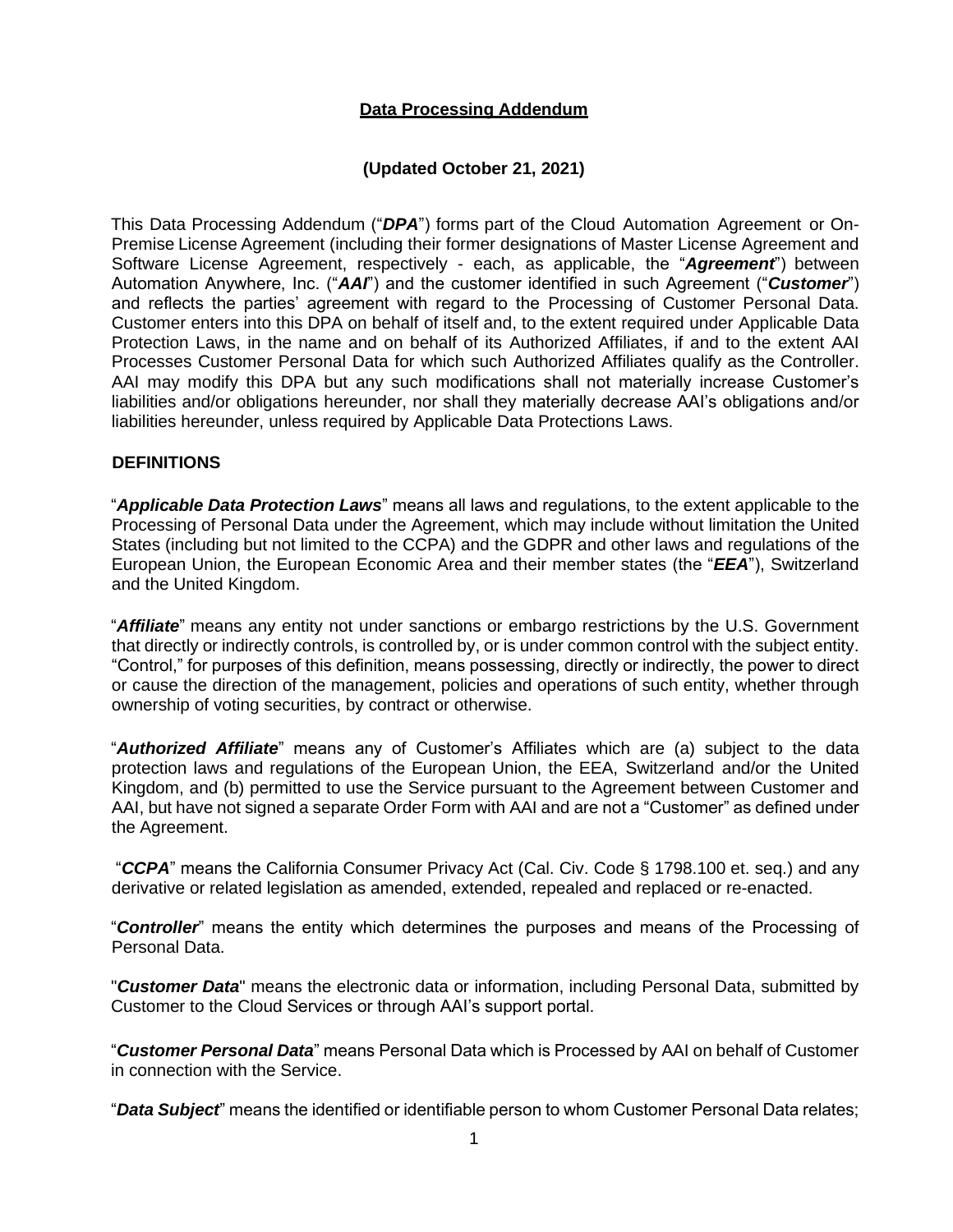an identifiable person is one who can be defined, directly or indirectly, in particular by reference to an identifier such as a name, identification number, location data, or online identifier. For purposes of this DPA, references to Data Subject shall also include, to the extent applicable, references to "Consumers" as defined under the CCPA.

"*GDPR*" means (a) with respect to the European Union, the Regulation (EU) 2016/679 of the European Parliament and of the Council of 27 April 2016 on the protection of natural persons with regard to the processing of personal data and on the free movement of such data and repealing Directive 95/46/EC (General Data Protection Regulation) (the "*EU GDPR*") and (b) with respect to the United Kingdom, the United Kingdom General Data Protection Regulation (the "*UK GDPR*").

"*Personal Data*" has the meaning set forth in the Applicable Data Protection Laws or, to the extent not so defined under Applicable Data Protection Laws, means any information relating to a person. The type of Personal Data Processed by AAI is specified in Exhibit A.

"*Processing*" (including, as applicable, "*Process*", "*Processed*" and "*Processes*") means any operation or set of operations which is performed upon Personal Data, whether or not by automated means, such as collection, recording, organization, structuring, storage, adaptation or alteration, retrieval, consultation, use, disclosure by transmission, dissemination or otherwise making available, alignment or combination, restriction, erasure or destruction, and/or as defined under Applicable Data Protection Laws.

"*Processor*" means the entity which Processes Personal Data on behalf of the Customer.

"*SCoPD*" means "Special Categories of Personal Data" as defined in the GDPR.

"*Service*" means (i) the support and maintenance that AAI provides to Customer under the Agreement (the "*Support Services*") and to the extent applicable (ii) AAI's cloud-based softwareas-a-service applications (the "*Cloud Services*"), in each case as provided by or on behalf of AAI under the Agreement.

"*Standard Contractual Clauses*" means, with respect to transfers subject to (i) the UK GDPR, the Standard Contractual Clauses for the Transfer of Customer Personal Data to Data Processors Established In Third Countries pursuant to Commission Decision 2010/87/EU of 5 February 2010, and (ii) the EU GDPR, the applicable module (Module 1: Controller to Processor; or Module 2: Controller to Controller) of the standard contractual clauses as set out in the European Commission's Decision 2021/914 of 4 June 2021, in each case as may be amended, updated, or replaced from time to time.

"*Subprocessor*" means an entity engaged by AAI only for Processing under this DPA.

Terms capitalized but not defined herein shall have the meanings ascribed to them in the Agreement.

# **DPA TERMS**

AAI and Customer hereby enter into this DPA effective upon the execution of the Agreement. This DPA is incorporated into and forms a part of the Agreement.

# **1. PROCESSING OF CUSTOMER DATA**

**a. Provision of the Service.** AAI provides the Service to Customer under the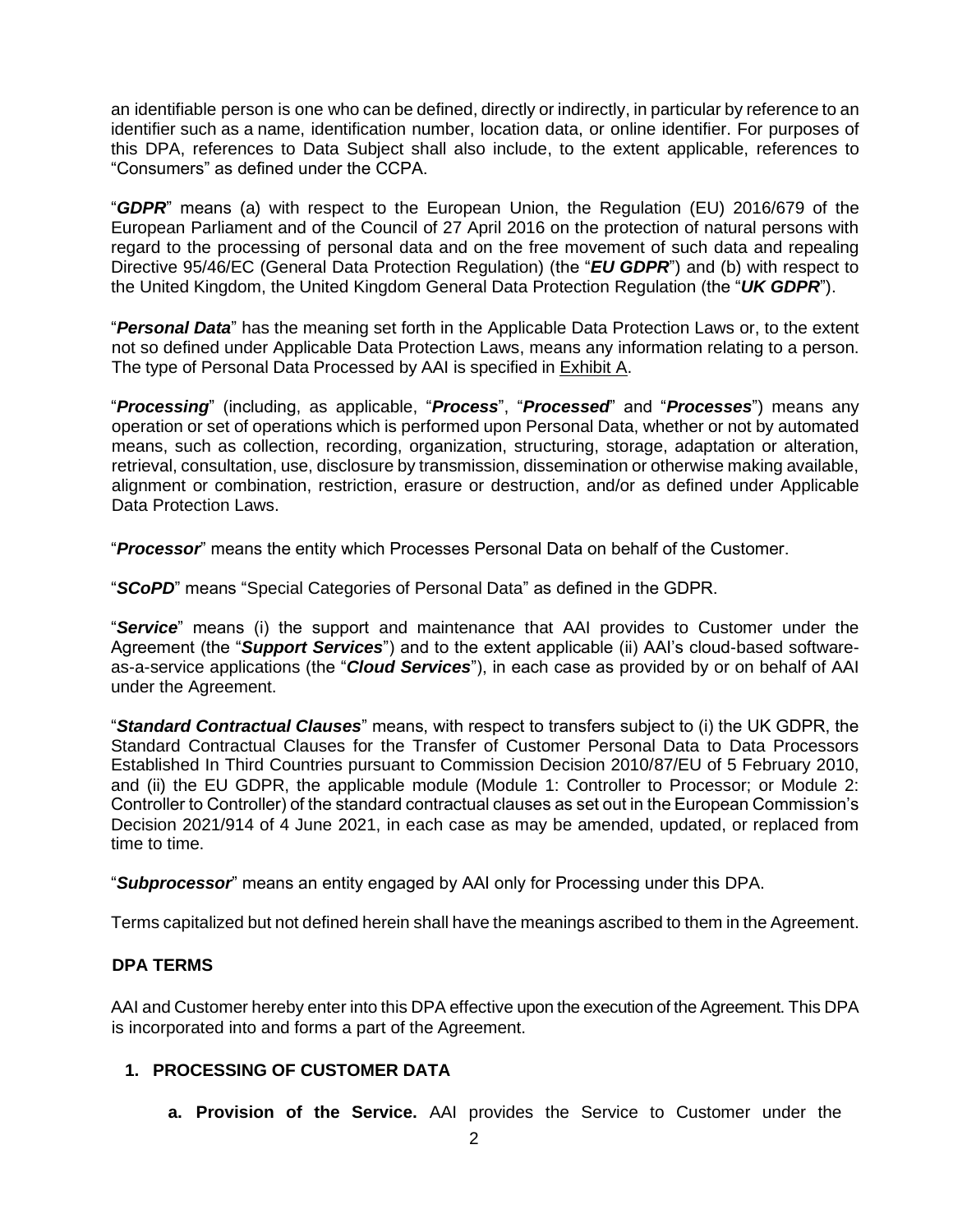Agreement. In connection with the Service, the parties anticipate that AAI may Process Customer Data that contains Customer Personal Data.

- **b. The Parties' Roles.** The parties acknowledge and agree that (i) with respect to Customer's Personal Data and/or SCoPD processed by AAI for the provision of the Service, AAI shall be a Processor (or a 'service provider' for purposes of CCPA) and Customer shall be a Controller (or a 'Business' for purposes of CCPA), and (ii) with respect to any other Personal Data and/or SCoPD including (without limitation) such data processed for Service Improvement, each party shall be a separate Controller (or a 'Business' for purposes of CCPA).
- **c. Compliance with Applicable Data Protections Laws.** Each party shall comply fully with Applicable Data Protection Laws in undertaking each of its respective obligations under this DPA.
- **d. Customer's General Instruction.** By entering into this DPA, Customer instructs AAI to Process Customer Personal Data: (a) for the purpose of providing the Service; (b) as documented in the Agreement including this DPA; and/or (c) as further documented in any other written instructions given by Customer and acknowledged by AAI as constituting instructions for purposes of this DPA.
- **e. Customer's Responsibilities.** Customer shall have sole responsibility for the accuracy, quality, and legality of Customer Personal Data and the means by which Customer acquired Customer Personal Data. Notwithstanding anything to the contrary in this DPA, Customer shall not provide AAI with any Customer Personal Data (i) not specified in Exhibit A hereto, and (ii) unless Customer complies with Applicable Data Protection Laws, including without limitation, applicable security and confidentiality measures set forth in GDPR Article 32.
- **f. AAI's Responsibilities.** AAI shall keep Customer Personal Data confidential and shall only Process Customer Personal Data on behalf of and in accordance with Customer's documented instructions for Processing in accordance with the Agreement and/or DPA. AAI shall not be required to comply with Customer's instructions if such instructions would violate Applicable Data Protection Laws. Customer acknowledges and agrees that if in AAI's opinion, a documented instruction violates Applicable Data Protection Laws, AAI shall promptly inform Customer in writing, which may be via email. In this event, AAI reserves the right, upon notification to Customer (which may be via email with a copy sent by registered letter) to suspend the Processing resulting from the violative instruction, without prejudice to the continuation of the Agreement and/or Customer's obligation to pay any fees or other sums due under the Agreement. Except as otherwise set forth in this DPA and/or in the Agreement, AAI shall not Process Customer Personal Data for any purpose other than to perform the Service or as otherwise permitted by Applicable Data Protection Laws.
- **g. Details and Scope of the Processing.** The subject matter of Processing Customer Personal Data by AAI is the performance of the applicable Service pursuant to the Agreement. The duration of the Processing, the nature and purpose of the Processing, the types of Customer Personal Data Processed, and categories of Data Subjects under this DPA are further specified in  $Exhibit A$  hereto.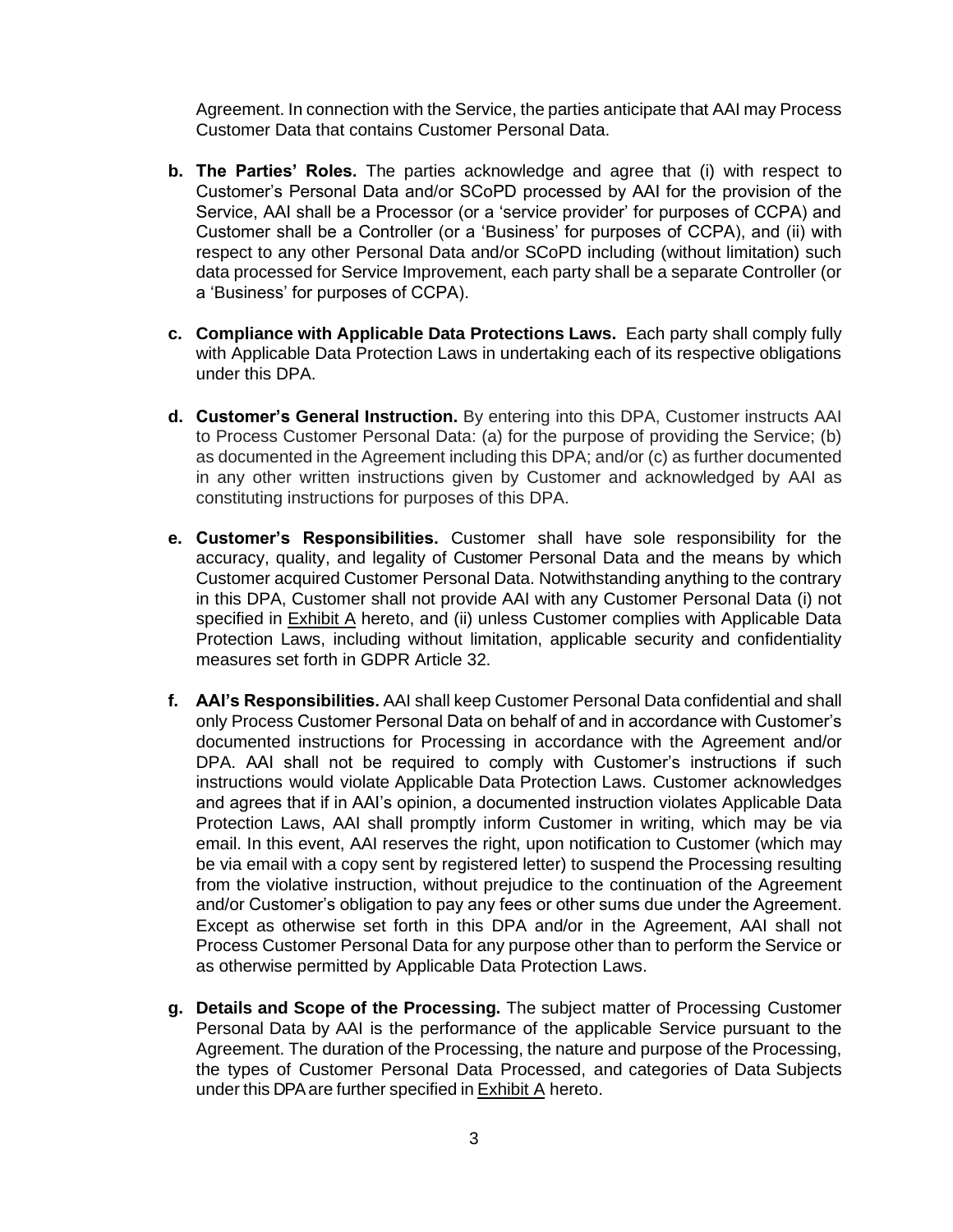# **2. RIGHTS OF DATA SUBJECTS**

To the extent legally permitted and relevant under Applicable Data Protection Laws and in AAI's capacity as a Processor, AAI shall promptly notify Customer if it receives a request from a Data Subject to exercise the Data Subject's rights under applicable law, including without limitation, right of access, right to rectification, restriction of Processing, erasure ("right to be forgotten"), data portability, objections to the Processing or its right not to be subject to an automated individual decision making ("*Data Subject Request*"). Taking into account the nature of the Processing, AAI shall assist Customer through appropriate commercially reasonable organizational and technical measures, for the fulfillment of Customer's obligation to respond to a Data Subject Request under Applicable Data Protection Laws. In addition and to the extent Customer, in its use of the Service, does not have the ability to address a Data Subject Request or a similar request under CCPA, AAI shall, upon Customer's written request, provide commercially reasonable efforts to assist Customer in responding to such Data Subject Request, to the extent that AAI is legally authorized to do so, and to the extent a response to such Data Subject Request is required under Applicable Data Protection Laws.

# **3. AAI PERSONNEL**

- **a. Confidentiality.** AAI shall ensure that its personnel engaged in the Processing of Customer Personal Data are informed of the confidential nature of the Customer Personal Data, have received appropriate training regarding their responsibilities, and have executed written confidentiality agreements.
- **b. Reliability.** AAI shall take commercially reasonable steps to ensure the reliability of any AAI personnel engaged in the Processing of Customer Personal Data.
- **c. Limitation.** AAI shall ensure that its access to Customer Personal Data is limited to those personnel assisting in the provision of the Service in accordance with theAgreement.

# **4. SUBPROCESSORS**

**a. AAI's Subprocessors.** AAI has instructed or authorized the use of Subprocessors to assist AAI with respect to the performance of AAI's obligations under the Agreement. A list of AAI's Subprocessors is attached to this DPA as Exhibit C. If AAI intends to change any of the Subprocessors listed on Exhibit C, AAI shall provide thirty (30) day notice to Customer, via email and/or through the support portal, for a Subprocessor identified as a "cloud provider" in Exhibit C (i.e., third-party companies where Customer Data is stored), thereby giving Customer the opportunity to reasonably object to such changes. Currently, such AAI Subprocessors are Amazon, Google and Salesforce. For all other Subprocessors, AAI shall provide reasonable notice. If Customer wishes to object to any such changes, it can do so by following any process described by AAI in its notification to Customer or via registered letter sent to:

Attention: Legal Department (Chief Privacy Officer) Automaton Anywhere, Inc. 633 River Oaks Pkwy San Jose, CA 95134 United States of America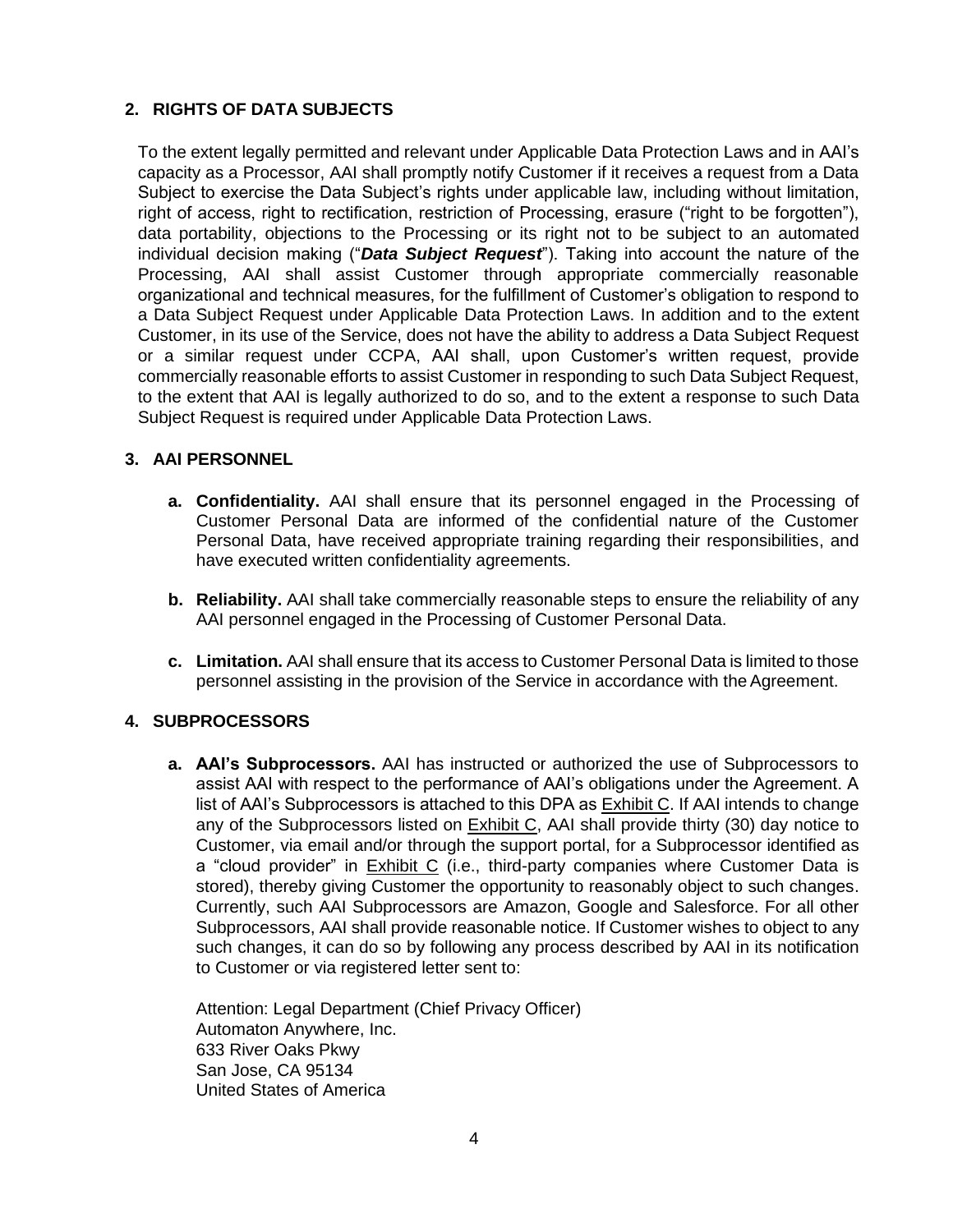AAI shall respond to such objections within a reasonable time frame so long as such objections have a reasonable basis. Further, AAI shall enter into a contract with the Subprocessor whereby AAI shall require the Subprocessor to comply with obligations no less onerous than AAI's obligations under this DPA. In particular, the Subprocessor shall contractually commit to implement appropriate technical and organizational measures for protection of the security, confidentiality, and integrity of Customer Data.

**b. Liability for Subprocessors.** AAI shall be liable for the acts and omissions of its Subprocessors to the same extent AAI would be liable if performing the services of each Subprocessor directly under the terms of this DPA.

#### **5. CUSTOMER OBLIGATIONS**

- **a. Support Authentication Data.** For Support Services only, Customer acknowledges and agrees that, except as otherwise set forth in this Section 5, Customer Personal Data provided to AAI for Processing in connection with the Service shall consist of business contact information relating to Customer's employees, agents or contractors only ("*Support Authentication Data*"). Support Authentication Data contains the following categories of data: First and Last Name, Role, Title, Position, Location, Employer and Contact Information (company, email, phone, physical business address), Username and IP Address.
- **b. Other Personal Data.** For Support Services only and to the extent Customer, in its sole discretion, deems it necessary to provide to AAI any Customer Personal Data other than Support Authentication Data (for example, but not limited to, a screen shot containing Customer Personal Data related to any of Customer's end users), Customer shall check the appropriate box when submitting a support ticket to indicate that it intends to disclose such Customer Personal Data to AAI. In the event Customer fails to comply with the preceding sentence, AAI shall have no obligation to assist Customer with Data Subject Requests under Section 2 above and AAI's failure to assist under such circumstances shall not be considered a breach of this DPA.
- **c. Lawful Basis**. To the extent relevant under Applicable Data Protection Laws, Customer shall have a lawful basis for Processing, and providing to AAI, all Customer Data. If at any time during the Term of the Agreement, Customer discovers that it does not have a lawful basis for Processing Personal Data or disclosing or transferring the same to AAI, then it shall notify AAI in writing immediately and AAI upon such notification will cease Processing that Customer Data.

# **6. SECURITY**

Both AAI and Customer will take and implement, and AAI will contractually require its Subprocessors to take and implement, all appropriate technical and organizational security and confidentiality measures, and regularly update them, to ensure a level of security appropriate to the risk related to the Processing of the Customer Personal Data and protect Customer Personal Data particularly against any accidental or unlawful destruction, loss, alteration or unauthorized disclosure or access (whether such Customer Personal Data is on AAI's or Customer's systems or facilities, in transit or being disposed of). AAI's technical and organizational security and confidentiality measures are described in **Exhibit B** hereto. AAI shall ensure that Customer Personal Data received from Customer is logically segregated.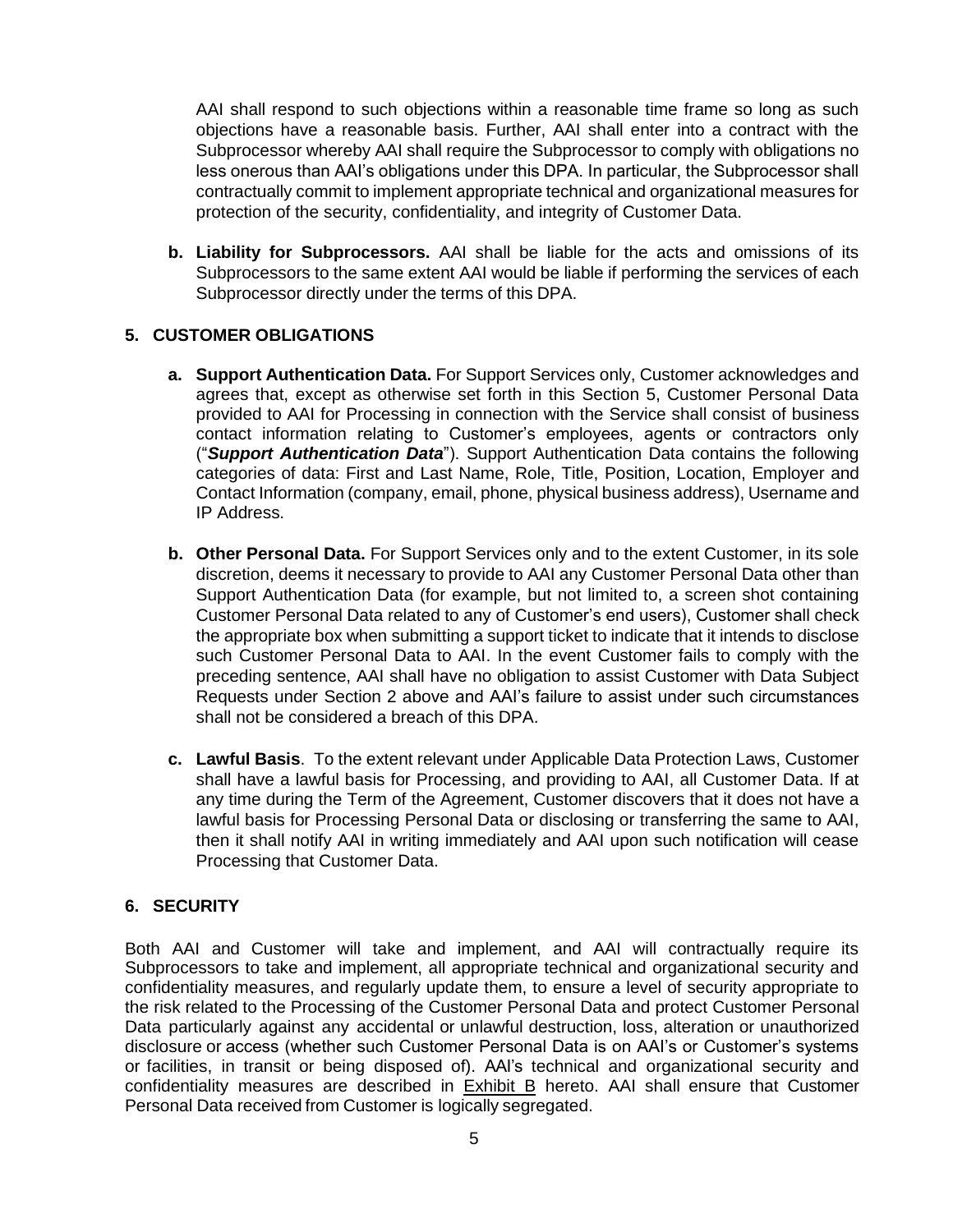# **7. DATA BREACH**

- **a.** Successful Security Incident/Data Breach. A "*Successful Security Incident*" means accidental, unauthorized or unlawful access to, destruction of, loss of, alteration of or unauthorized disclosure of Customer Data while being Processed by AAI. In the event of a Successful Security Incident, AAI shall notify the Customer without undue delay after becoming aware of it, but in no event longer than 72 hours. Such notification shall detail the following, if known; (i) the nature of the unauthorized use or disclosure; (ii) who made the unauthorized use or received the unauthorized disclosure; (iii) the steps AAI has taken to mitigate any deleterious effect of the unauthorized use or disclosure; (iv) the corrective actions AAI will take to prevent future similar incidents; and (v) all actions taken as may be required by Applicable Data Protection Laws. AAI shall maintain a record of all information relating to the Successful Security Incident including the results of its own investigations and any supervisory or regulatory authorities' investigations.
- **b.** Unsuccessful Security Incident. AAI has no obligation to report or respond to an Unsuccessful Security Incident, and any response by AAI shall not be construed as an acknowledgement by AAI of any fault or liability. An "*Unsuccessful Security Incident*" means an incident that results in no unauthorized access to Customer Data or to any of AAI's equipment or facilities storing Customer Data, and may include, without limitation, dropped or denied network traffic, denied access attempts to systems and applications, alerts from security devices or services, pings and other broadcast attacks on firewalls or edge servers, denial of service attacks, packet sniffing (or other unauthorized access to traffic data that does not result in access to Customer Data) or similar incidents.
- **c.** Reimbursement of Costs. AAI shall reimburse Customer for all reasonable costs associated with providing notification to Data Subjects and supervisory authorities, solely to the extent it is demonstrated that the Successful Security Incident was caused by AAI, or its Subprocessors.

# **8. AUDITS**

Upon 30 days' written notice by Customer and subject to the confidentiality obligations set forth in the Agreement, AAI shall make available to Customer its procedures relevant to the protection of Customer Personal Data in the form of AAI's third-party certifications and audit reports ("*Audit Records*"), to the extent that AAI makes them generally available to its customers. Customer may request Audit Records through AAI's compliance portal. Following a Successful Security Incident involving Customer Data, Customer shall have the right to request an on-site audit of the AAI facilities involved in the Processing of the Customer Data. Before the commencement of any such on-site audit, Customer and AAI shall mutually agree upon the scope, timing, and duration of the audit. The provisions in this section shall by no means derogate from or materially alter the provisionson audits as specified in the Standard Contractual Clauses.

# **9. RETENTION AND DELETION OF CUSTOMER DATA**

AAI shall delete Customer Personal Data Processed in connection with (a) its provision of the Support Services within 90 days after the associated help desk ticket is closed, (b) its provision of the Cloud Services within 30 days after completion of the applicable Processing activity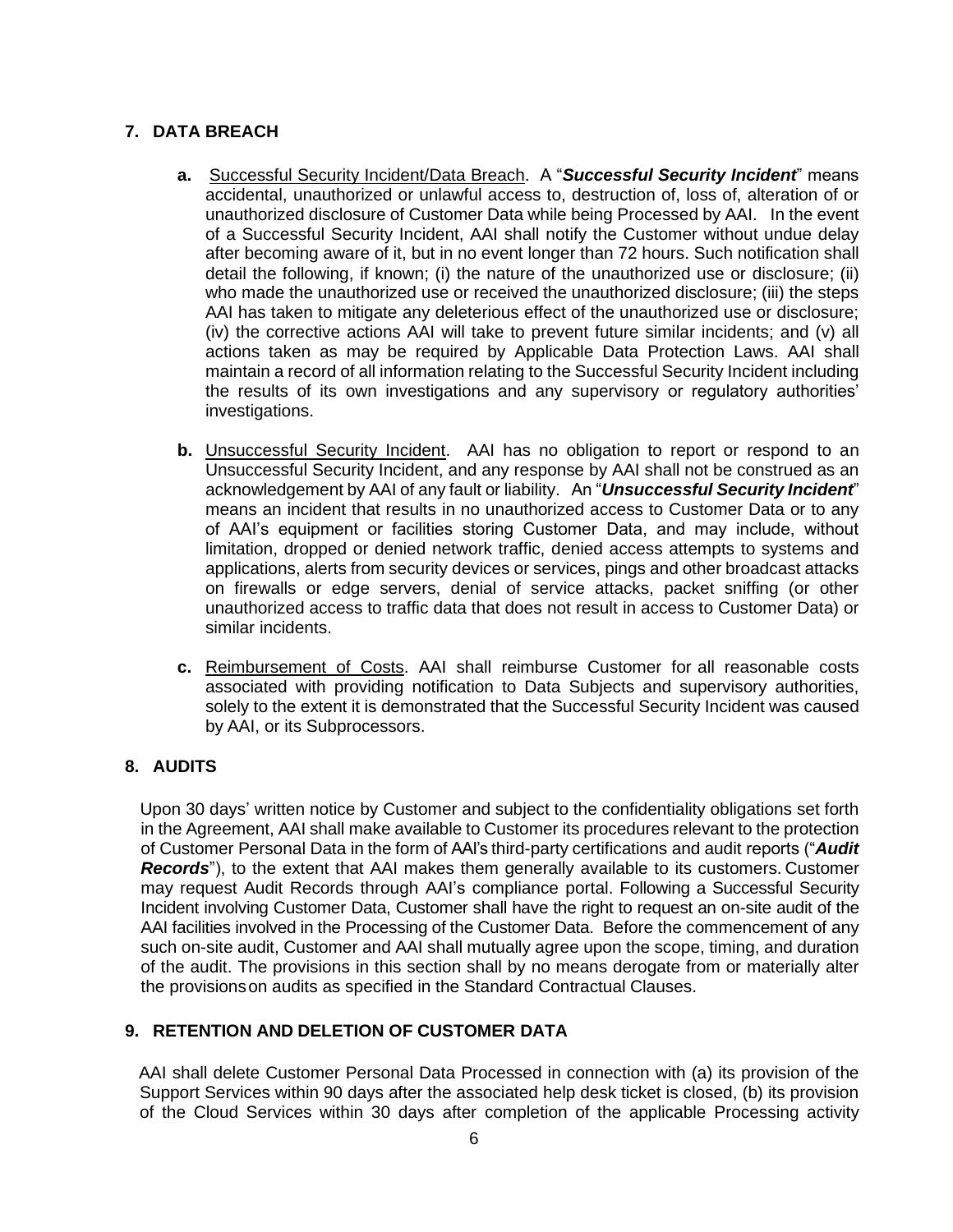involving such Customer Personal Data, provided always that (c) AAI shall delete Support Authentication Data within 30 days after expiration or termination of the Agreement, in each case unless otherwise required by law.

#### **10. AUTHORIZED AFFILIATES**

- **a. Contractual Relationship.** The parties acknowledge and agree that, by executing the Agreement, the Customer enters into the DPA on behalf of itself and, as applicable, in the name and on behalf of its Authorized Affiliates, thereby establishing a separate DPA between AAI and each such Authorized Affiliate subject to the provisions of the Agreement and this Section 10 and Section 11. Each Authorized Affiliate agrees to be bound by the obligations under this DPA and, to the extent applicable, the Agreement. For the avoidance of doubt, an Authorized Affiliate is not and does not become a party to the Agreement and is only a party to this DPA. All access to and use of the Service by Authorized Affiliates must comply with the terms and conditions of the Agreement and DPA and any violation of the terms and conditions of the Agreement or DPA by an Authorized Affiliate shall be deemed a violation by Customer.
- **b. Communication.** The Customer that is the contracting party to the Agreement shall remain responsible for coordinating all communication with AAI under this DPA and be entitled to make and receive any communication in relation to this DPA on behalf of its Authorized Affiliates.
- **c. Rights of Authorized Affiliates.** Where an Authorized Affiliate becomes a party to this DPA, it shall to the extent required under Applicable Data Protection Laws be entitled to exercise the rights and seek remedies under this DPA, subject to the following:
	- **i.** Except where Applicable Data Protection Laws require the Authorized Affiliate to exercise a right or seek any remedy under this DPA against AAI directly by itself, the parties agree that (1) solely the Customer that is the contracting party to the Agreement shall exercise any such right or seek any such remedy on behalf of the Authorized Affiliate, and (2) the Customer that is the contracting party to the Agreement shall exercise any such rights under this DPA not separately for each Authorized Affiliate individually but in a combined manner for all of its Authorized Affiliates together (as set forth, for example, in Section ii, below).
	- **ii.** The parties agree that the Customer that is the contracting party to the Agreement shall, when carrying out an on-site audit under Section 8 above, take all reasonable measures to limit any impact on AAI including, to the extent reasonably possible, combining several audit requests carried out on behalf of different Authorized Affiliates in one single audit.

# **11. LIMITATION OF LIABILITY**

THE RESPECTIVE LIABILITIES OF AAI AND CUSTOMER, AND EACH OF THEIR AFFILIATES AND/OR AUTHORIZED AFFILIATES, UNDER THIS DPA, SHALL BE LIMITED IN ACCORDANCE WITH THE APPLICABLE LIMITATIONS OF LIABILITY CONTAINED IN THE AGREEMENT.

For the avoidance of doubt, AAI's and its Affiliates' total liability for all claims from the Customer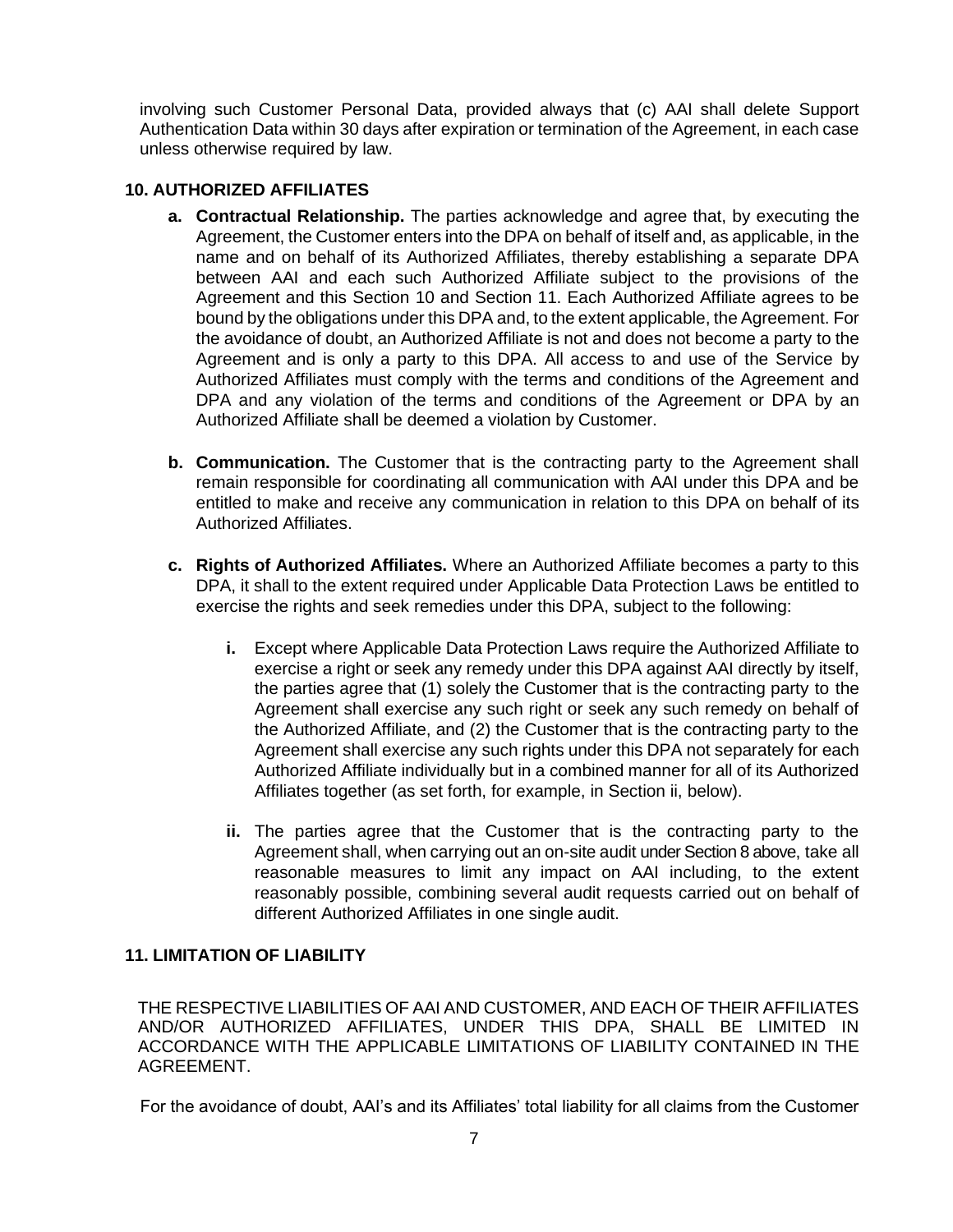and all of its Authorized Affiliates arising out of or related to the Agreement and each DPA shall apply in the aggregate for all claims under both the Agreement and all DPAs established under this Agreement, including by Customer and all Authorized Affiliates, and, in particular, shall not be understood to apply individually and severally to Customer and/or any Authorized Affiliate that is a contractual party to any such DPA.

- **12. EUROPEAN SPECIFIC PROVISIONS.** The terms set forth in this Section 12 apply to the extent Customer Personal Data is subject to GDPR:
	- **a. GDPR.** AAI will Process Customer Personal Data in accordance with the GDPR requirements directly applicable to AAI's provision of the Service to Customer.
	- **b. Data Protection Impact Assessment.** Upon Customer's request, AAI shall provide Customer with reasonable cooperation and assistance needed to fulfill Customer's obligations under the GDPR to carry out a data protection impact assessment related to Customer's use of the Service, to the extent Customer does not otherwise have access to the relevant information, and to the extent such information is available to AAI. AAI shall provide reasonable assistance to Customer in the cooperation or prior consultation with any supervisory authority in the performance of its tasks related to this Section of this DPA, to the extent required under the GDPR.
	- **c. Transfers of Customer Personal Data**. Customer acknowledges that AAI may, without Customer's prior written consent, transfer and Process the Personal Data in a foreign jurisdiction outside the EEA, provided such transfer is either (i) to a country or territory which has been formally recognized by the European Commission or the United Kingdom, as applicable, as affording the Personal Data an adequate level of protection, or (ii) the transfer of such personal data is, as between AAI (as data importer) and Customer (as data exporter), undertaken pursuant to the Standard Contractual Clauses, the terms of which are incorporated into this DPA by reference and can can be found at: [https://ec.europa.eu/info/system/files/1\\_en\\_annexe\\_acte\\_autonome\\_cp\\_part1\\_v5\\_0.pd](https://ec.europa.eu/info/system/files/1_en_annexe_acte_autonome_cp_part1_v5_0.pdf) [f](https://ec.europa.eu/info/system/files/1_en_annexe_acte_autonome_cp_part1_v5_0.pdf) and [https://ico.org.uk/for-organisations/guide-to-data-protection/guide-to-the-general](https://ico.org.uk/for-organisations/guide-to-data-protection/guide-to-the-general-data-protection-regulation-gdpr/international-transfers-after-uk-exit/sccs-after-transition-period/)[data-protection-regulation-gdpr/international-transfers-after-uk-exit/sccs-after-transition](https://ico.org.uk/for-organisations/guide-to-data-protection/guide-to-the-general-data-protection-regulation-gdpr/international-transfers-after-uk-exit/sccs-after-transition-period/)[period/,](https://ico.org.uk/for-organisations/guide-to-data-protection/guide-to-the-general-data-protection-regulation-gdpr/international-transfers-after-uk-exit/sccs-after-transition-period/) for the EC and UK, respectively.
	- **d. Standard Contractual Clauses.** The Standard Contractual Clauses apply to: (i) the legal entity that has executed the Standard Contractual Clauses as the data exporter and its Authorized Affiliates and, (ii) the Affiliates of Customer established within the EEA, Switzerland and the United Kingdom, which have signed Order Forms for the Service. For the purpose of the Standard Contractual Clauses, the aforementioned entities shall be deemed "data exporters."

# **13. LEGAL EFFECT**

This DPA shall become legally binding between Customer and AAI when (a) this DPA is incorporated by reference into an executed Agreement or (b) Customer utilizes AAI's support ticket process and the Customer does not already have a DPA in place with AAI.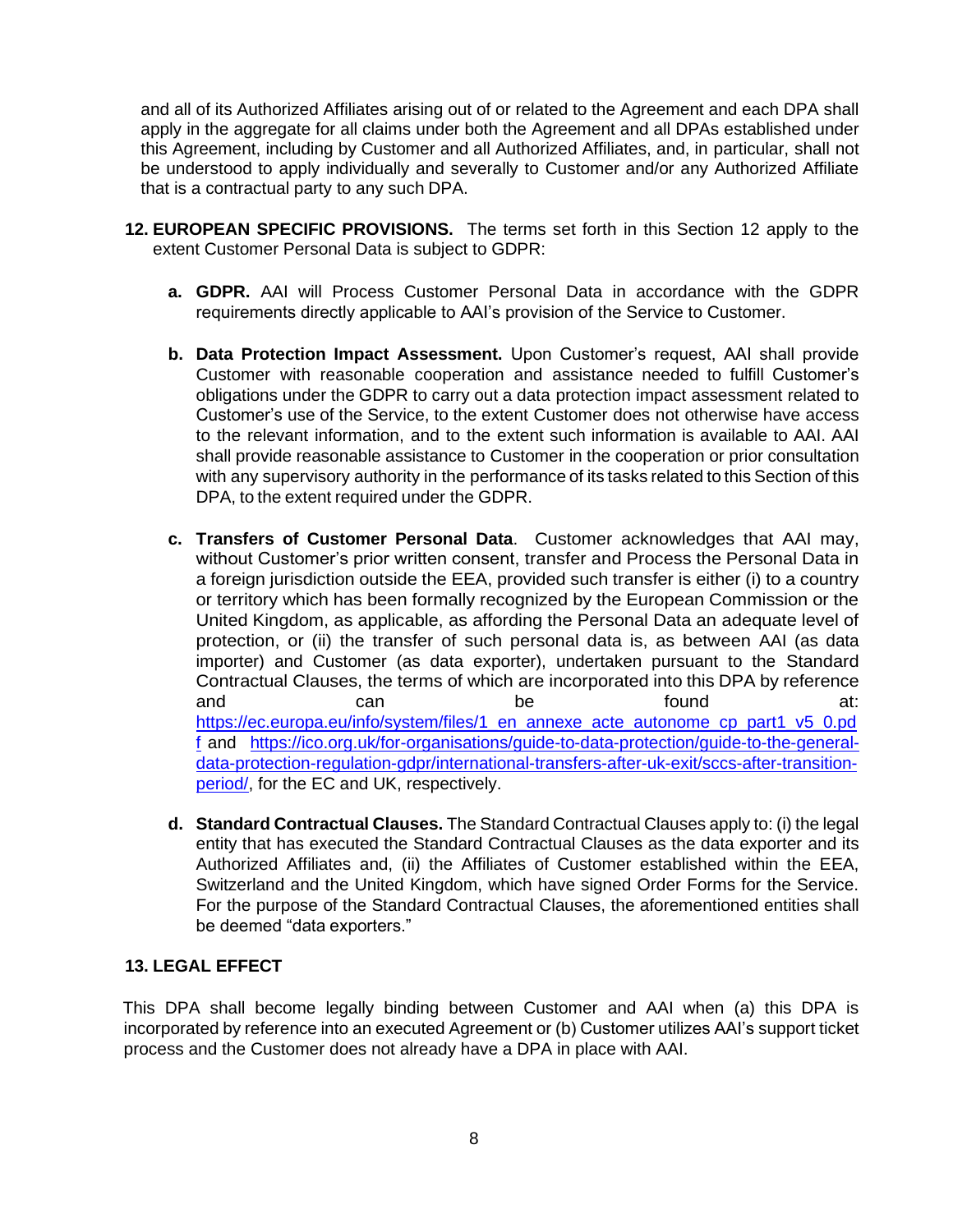#### **14. ORDER OF PRECEDENCE**

In the event of a conflict between the terms of the Agreement and this DPA, the terms of this DPA will control. In the event of a conflict between the provisions of the Standard Contractual Clauses and this DPA the Agreement, the Standard Contractual Clauses shall control, but only with respect to Personal Data transferred outside of the EEA. The information set forth in **Exhibit A** constitutes (i) applicable designations of optional clauses under, and (ii) the information required to be included in the schedules and appendices to, the Standard Contractual Clauses, and the parties' agreement to the terms of this DPA is deemed to also constitute agreement to the Standard Contractual Clauses to the extent the same may be required to be separately executed. AAI shall provide a signed copy of the Standard Contractual Clauses upon request.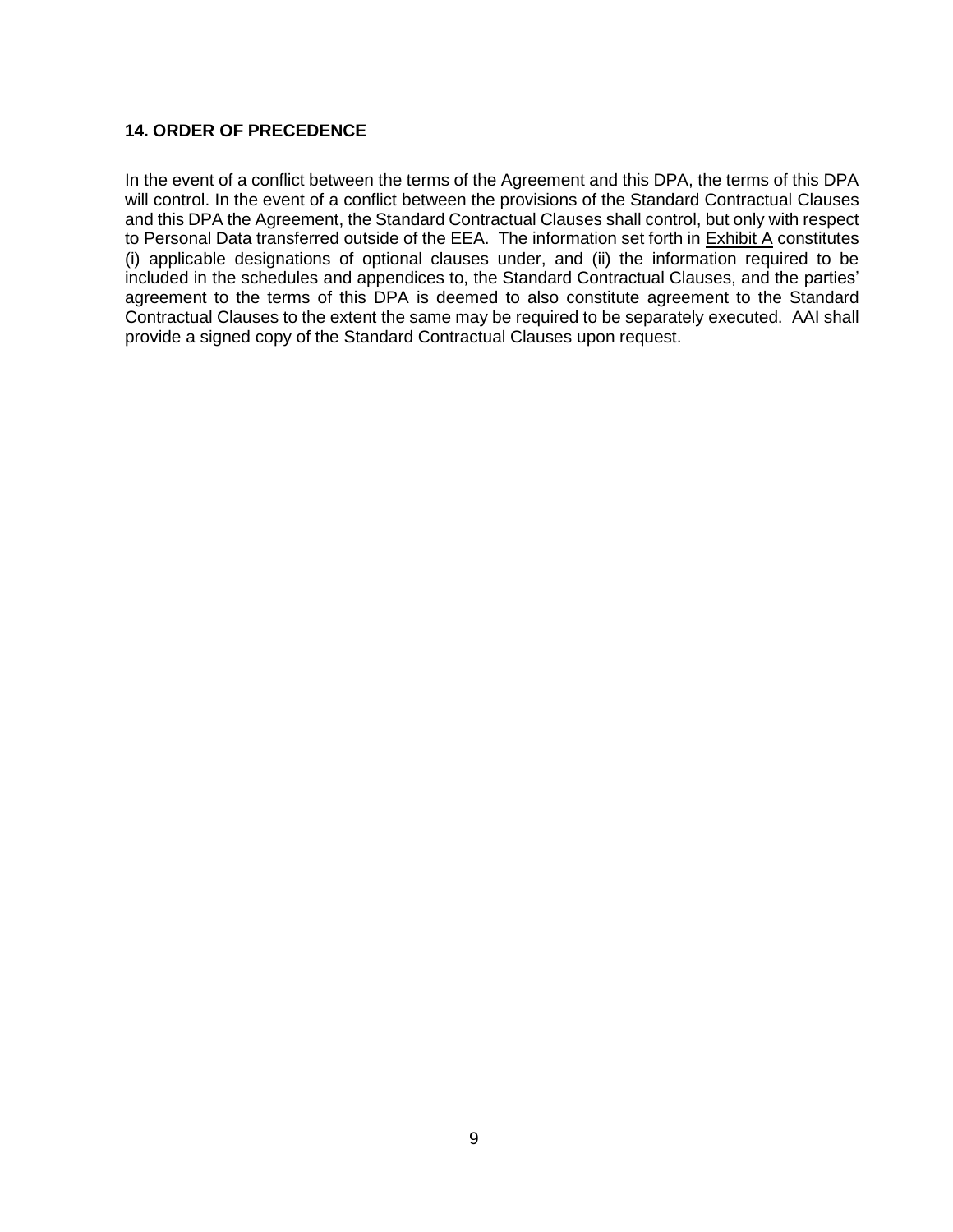# **EXHIBIT A Details of the Processing of Personal Data**

**Data Exporter**

The Data Exporter is

insert full legal name

# **Data Importer; Nature and Purpose of Processing**

The Data Importer is AAI. The Data Importer provides Support Services to the Data Exporter under the Agreement, in the course of which it Processes certain Personal Data as a Processor.

# **Data Subjects**

The Personal Data transferred includes the following categories of data subjects:

- 1. Actual customers of Customer and their employees
- 2. Employees of Customer
- 3. Suppliers of Customer and their employees

# **Categories of Data**

The Personal Data transferred includes the following categories of data:

- 1. Other Personal Data as determined by Customer
- 2. Telemetry and usage data including but not limited to: username, password, device IDs, audit logs, and error logs.
- 3. Support Authentication Data for provisioning of Support Services:
	- First and Last Name
	- Phone Number
	- Company Name
	- Title
	- Location (Country)
	- IP Addresses
	- E-Mail

# **Special Categories of Data (if applicable)**

The Personal Data transferred includes the following SCoPD (please specify):

1. As determined by Customer

# **Location of Processing**

The Processing of Personal Data will primarily be performed in the United States, Costa Rica, Japan, India, Singapore and/or Poland but may be performed in any country where AAI has a presence.

# **Processing Instructions**

Data Importer shall Process Personal Data for purposes of the provision of the Service to the Data Exporter, in accordance with the terms and conditions of this DPA and the Agreement.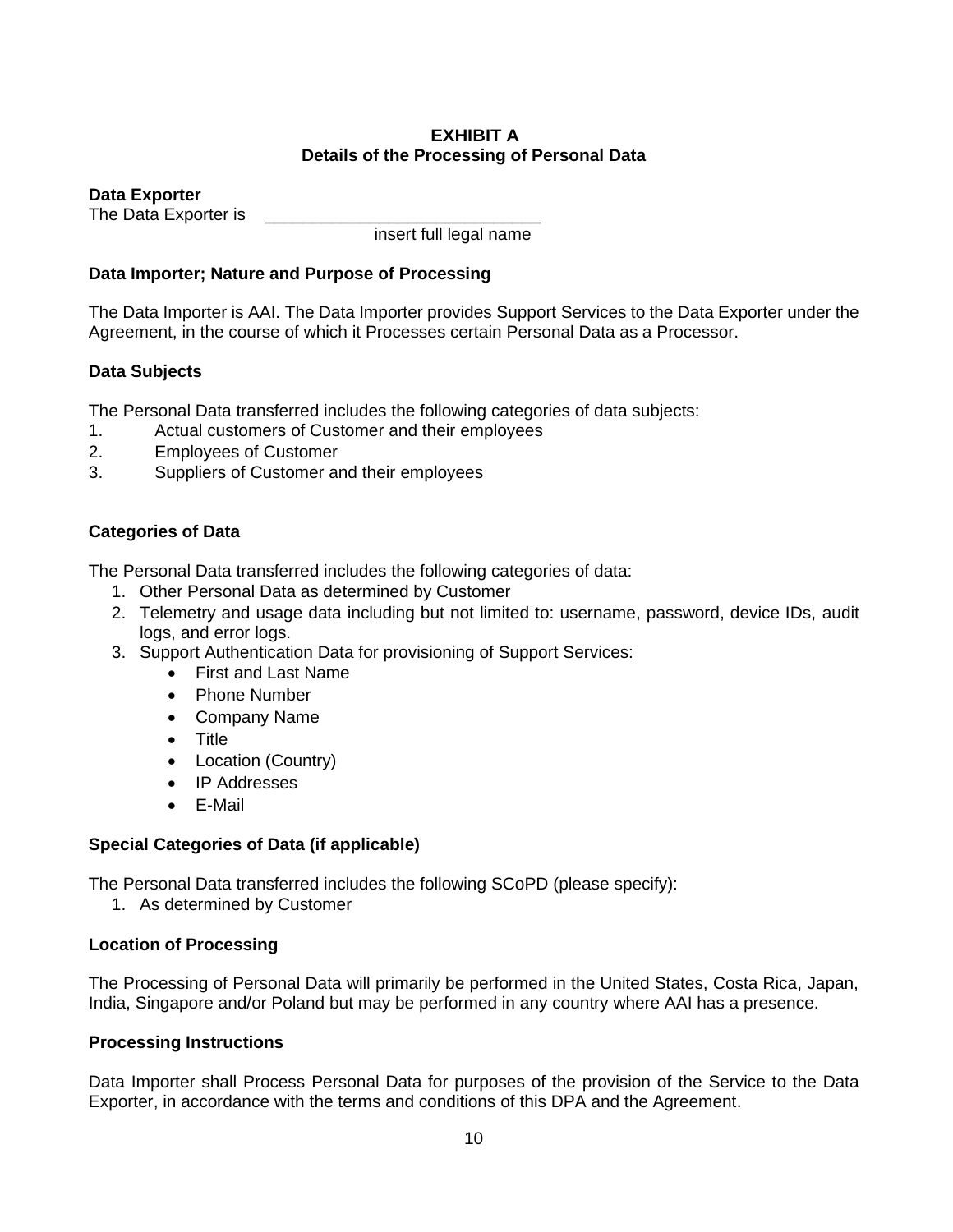# **Obligations and Rights of Data Exporter**

The obligations and rights of the Data Exporter are set forth in the Agreement and this DPA.

#### **Governing Law**

With respect to transfers subject to the EU GDPR, the Standard Contractual Clauses shall be subject to the governing law of the Member State in which Customer is primarily established or, in the event that the Customer does not have a primary establishment, shall be subject to the governing law of Ireland.

#### **Technical and organizational measures**

Data Importer implements and maintains industry standard technical and organizational measures to protect the security of Personal Data that it processes in connection with its Services. Such measures include, as appropriate to the nature of the Personal Data processed, but are not limited, to the measures set forth in **Exhibit B.** 

# **Optional Clauses Designations Under the EU Standard Contractual Clauses**

For purposes of both Module 1 (Controller to Controller) and Module 2 (Controller to Processor):

Clause 7 (docking clause) is not included

For purposes of Module 2 (Controller to Processor):

Clause 9 - the parties agree that Option 2 (general written authorization for the engagement of Subprocessors) shall apply.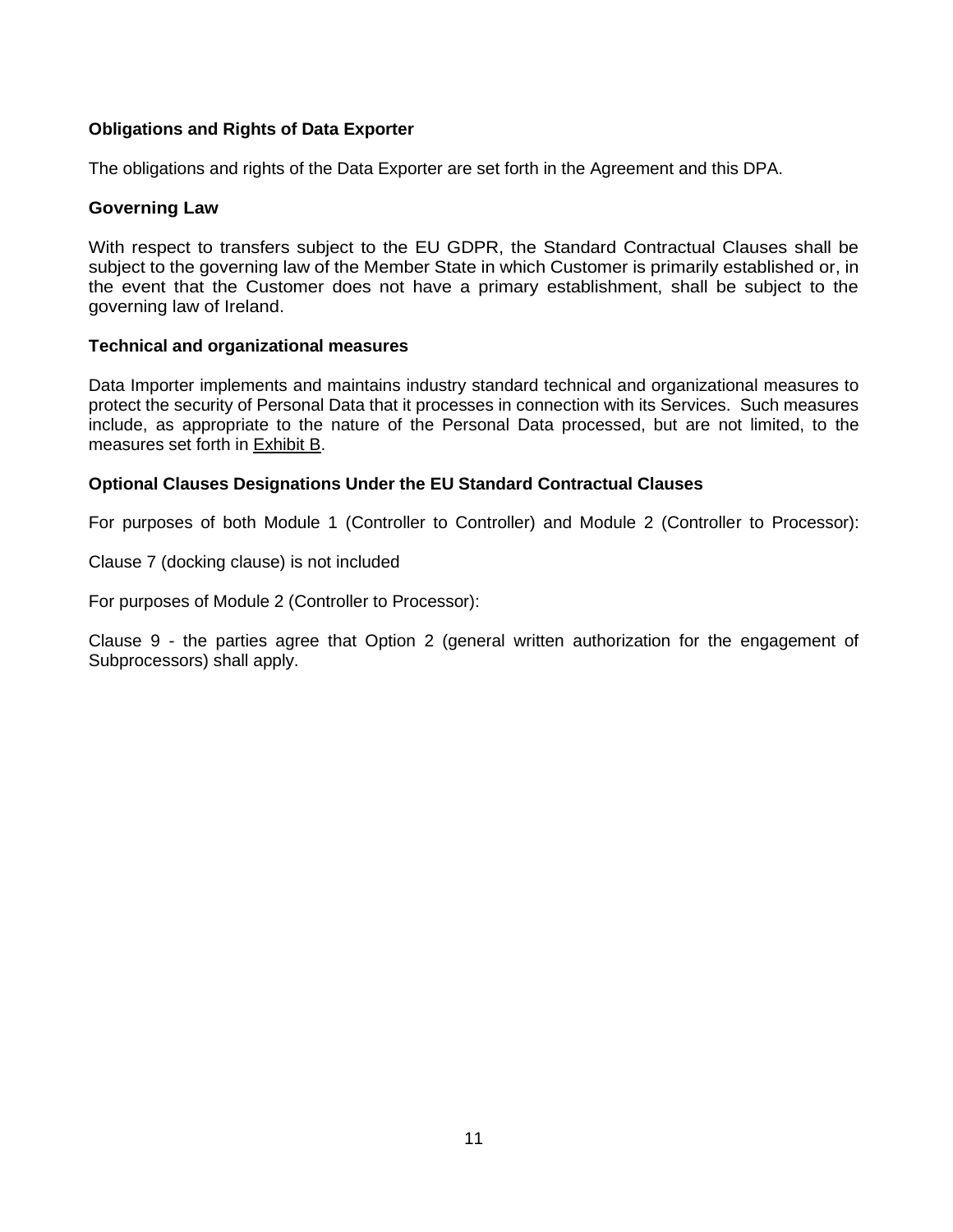# **EXHIBIT B Details of the Technical and Organizational Measures**

AAI's security TOMs for the Cloud Services can be found at the following link: [https://www.automationanywhere.com/certification-reports.](https://www.automationanywhere.com/certification-reports)

AAI's security TOMs for Support Services can be found at the following links:

[https://www.salesforce.com/content/dam/web/en\\_us/www/documents/legal/misc/salesforce-security](https://www.salesforce.com/content/dam/web/en_us/www/documents/legal/misc/salesforce-security-privacy-and-architecture.pdf)[privacy-and-architecture.pdf](https://www.salesforce.com/content/dam/web/en_us/www/documents/legal/misc/salesforce-security-privacy-and-architecture.pdf) and [https://developer.salesforce.com/docs/atlas.en](https://developer.salesforce.com/docs/atlas.en-us.securityImplGuide.meta/securityImplGuide/salesforce_security_guide.htm)[us.securityImplGuide.meta/securityImplGuide/salesforce\\_security\\_guide.htm.](https://developer.salesforce.com/docs/atlas.en-us.securityImplGuide.meta/securityImplGuide/salesforce_security_guide.htm)

Note: AAI utilizes Salesforce's Sales, Service and Community Clouds and has implemented Salesforce Platform Encryption (At Rest and In Motion).